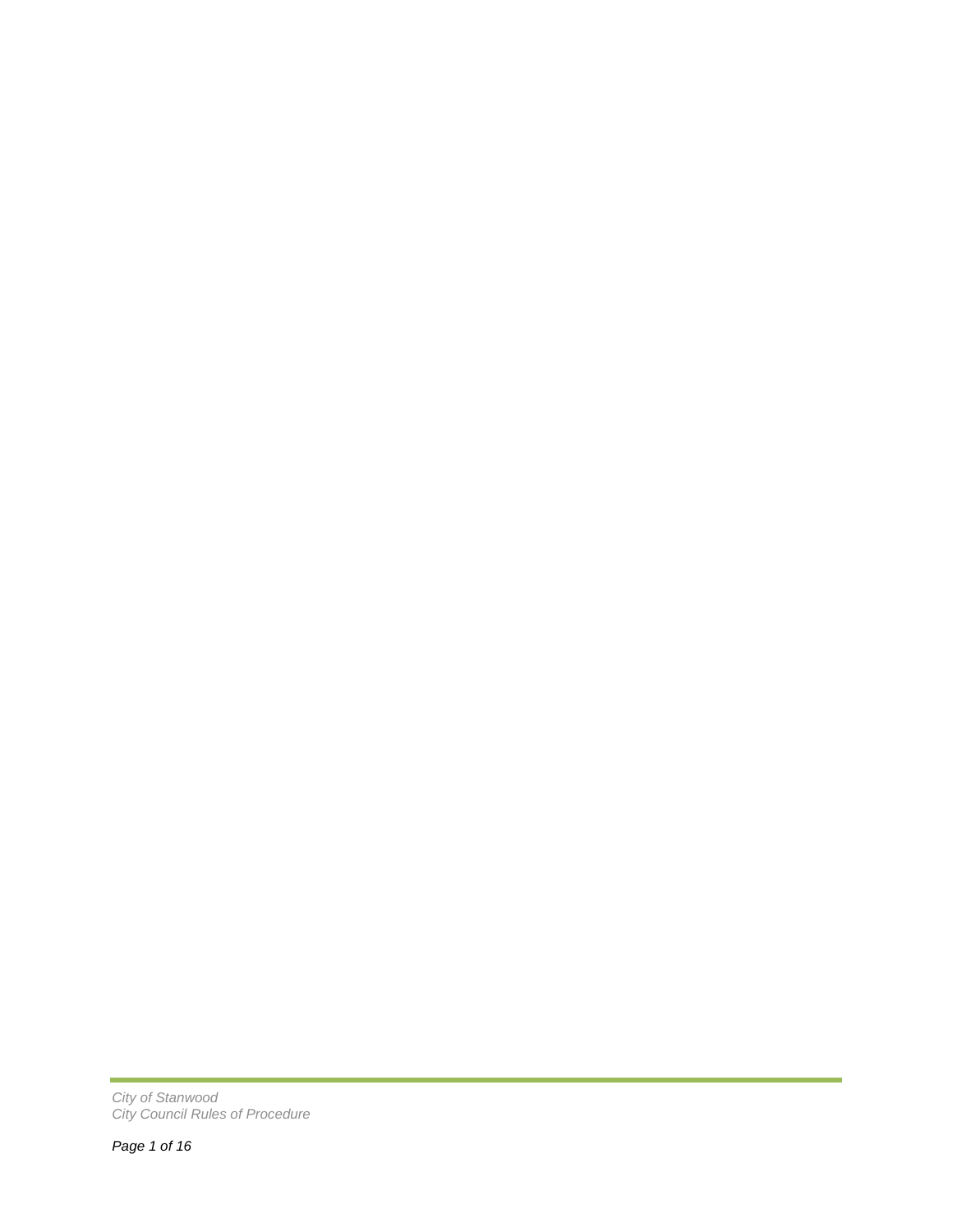## **TABLE OF CONTENTS**

| Section I – General Provisions                                                           |                    |
|------------------------------------------------------------------------------------------|--------------------|
| Council Meeting Location - Rule 1                                                        | Page 1             |
| Council Meetings - Rule 2                                                                | Page 1             |
| Council Meetings Open to the Public - Rule 3                                             | Page 1             |
| Presiding Officer - Rule 4                                                               | Page 1             |
| Vacancy in Mayor's Office – Rule 5                                                       | Page 2             |
| Presiding Officer - Duties - Rule 6                                                      | Page 2             |
| Election of Mayor Pro Tempore - Rule 7                                                   | Page 2             |
| Quorum - Rule 8                                                                          | Page 2             |
| Attendance, Excused Absences - Rule 9, Rule 9.1                                          | Page 3             |
| Special Council Meetings - Rule 10                                                       | Page 3             |
| Council Meeting Agenda - Rule 11                                                         | Page 4             |
| Workshops - Rule 12                                                                      | Page 4             |
| Clerk of the Council Rule 13                                                             | Page 4             |
| Mail Distribution Procedure - Rule 14                                                    | Page 4             |
| Section II - Duties and Privileges of Members                                            |                    |
| Forms of Address - Rule 15                                                               |                    |
| Seating Arrangement - Rule 16                                                            | Page 5<br>Page 5   |
| Appearance of Fairness Doctrine - Rule 17                                                | Page 5             |
| Dissents and Protests - Rule 18                                                          | Page 5             |
| Administrative Interference by Councilmembers - Rule 19                                  | Page 5             |
| <b>Section III - Council Procedures</b>                                                  |                    |
| Rules of Order - Rule 20                                                                 | Page 6             |
| Motions – Rule 21                                                                        | Page 6             |
| Order of Business - Rule 22                                                              | Page 6             |
| Reading of Minutes - Rule 23                                                             | Page 9             |
| Actions for a Public Hearing – Rule 24                                                   | Page 9             |
| Voting - Rule 25                                                                         | Page 9             |
| Decorum - Rule 26                                                                        | Page 10            |
| Enforcement of Decorum - Rule 27                                                         | Page 10            |
| Adjournment – Rule 28                                                                    | Page 11            |
| Committees - Rule 29                                                                     | Page 11            |
| Enacted Ordinances, Resolutions, and Motions - Rule 30                                   | Page 12            |
| <b>Resolutions - Rule 31</b>                                                             | Page 13            |
| Ordinances - Rule 32                                                                     | Page 13<br>Page 14 |
| Ordinance Amendment and Repeal Procedure - Rule 33<br>Ordinance Effective Date - Rule 34 | Page 14            |
| Permission Required to Address the Council - Rule 35                                     | Page 15            |
| Reconsideration - Rule 36                                                                | Page 15            |
| Addressing Council After a Motion is Made - Rule 37                                      | Page 15            |
| Manner of Addressing Council – Rule 38                                                   | Page 15            |
| Complaints and Suggestions to Council - Rule 39                                          | Page 16            |
| Filling Council Vacancies - Rule 40                                                      | Page 16            |
| Suspension and Amendments - Rule 41, Rule 42                                             | Page 16            |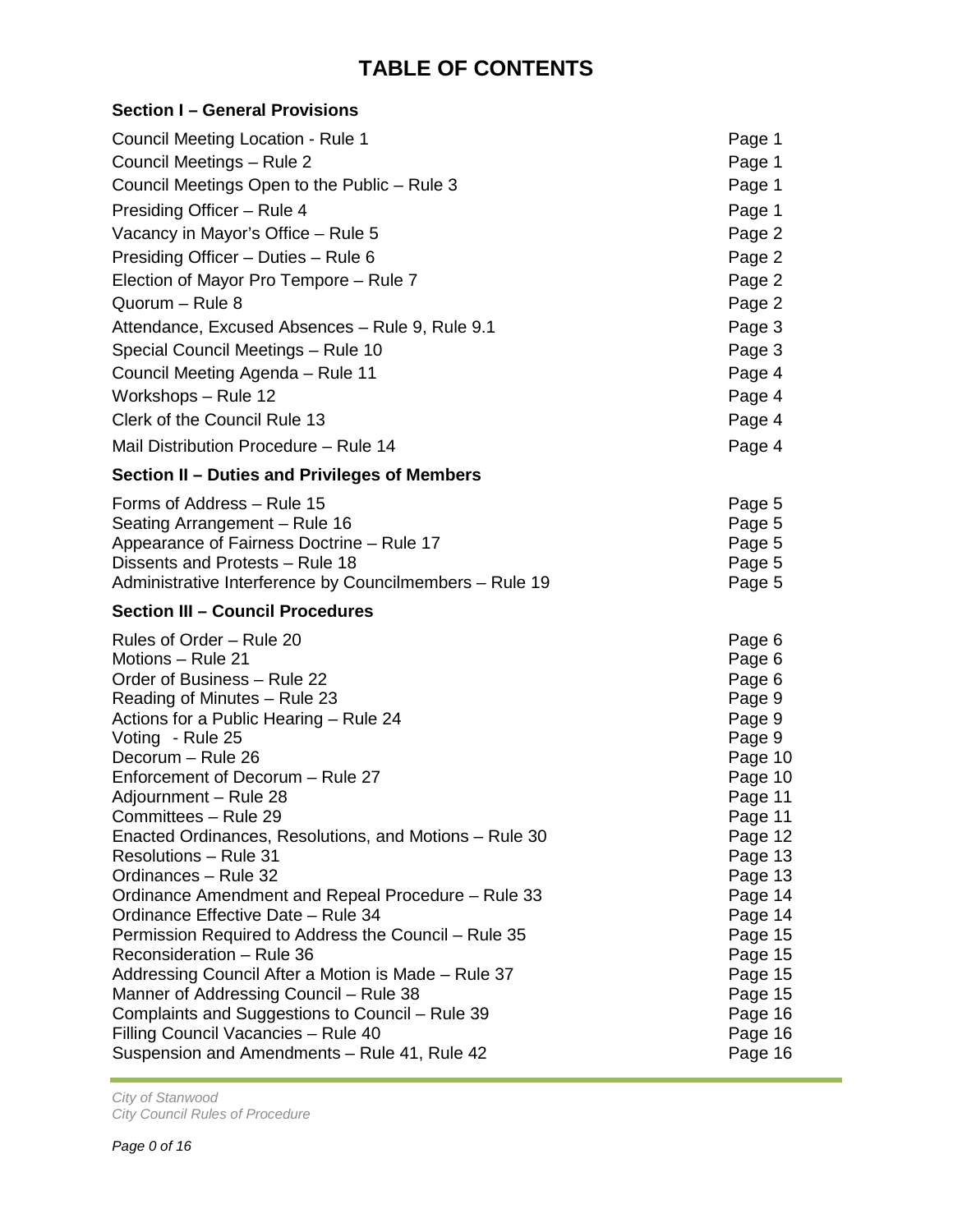## **SECTION I GENERAL PROVISIONS**

#### **COUNCIL MEETING – LOCATION**

**Rule 1**. All regular meetings of the Stanwood City Council shall be held in the official proclaimed Council Chambers, unless:

- (a) Notice has been given, as required by SMC 2.44.020 for a special meeting, which states an alternate location; or
- (b) The meeting is convened in council chambers and moved to another location for review of city business, or for the convenience of the council.

#### **COUNCIL MEETINGS**

**Rule 2**. The regular meetings of the Stanwood City Council shall be held at 7:00 p.m. on the second and fourth Thursday of each month. When the date for any regular meeting of the City Council falls upon a day designated by law as a legal or national holiday, such meeting shall be held at the same hour on the next succeeding Monday or the previous Monday, not a holiday. (SMC 2.44.035)

Cancellations. During an open public meeting a majority of the Council may agree to cancel an upcoming regular meeting, special meeting, or workshop meeting. Also, if no items of business have been submitted to the City Clerk for consideration at said upcoming meeting, the Mayor, Mayor pro tem and City Clerk may cancel the upcoming meeting, if all agree. In the case of such cancellation, payroll checks and vouchers will be approved at the next regular City Council meeting. (RCW 42.24.180/SMC 3.20.020)

#### **COUNCIL MEETINGS - OPEN TO THE PUBLIC**

**Rule 3**. All regular and special meetings of the Stanwood City Council shall be open to the public, except as provided for in Chapter 42.30 RCW.

#### **PRESIDING OFFICER**

**Rule 4**. The Mayor shall preside at all meetings of the Council, and be recognized as the Presiding Officer and Chief Executive Officer of the City. In the case of the Mayor's absence or temporary disability the Mayor pro tempore shall act as Mayor during the continuance of the absence. In case of the absence or temporary disability of the Mayor and the Mayor pro tempore, a Mayor pro tempore selected by members of the Council shall act as Mayor during the continuance of the absences or disabilities and shall perform the duties of the Mayor, except that he shall not have the power to appoint or remove any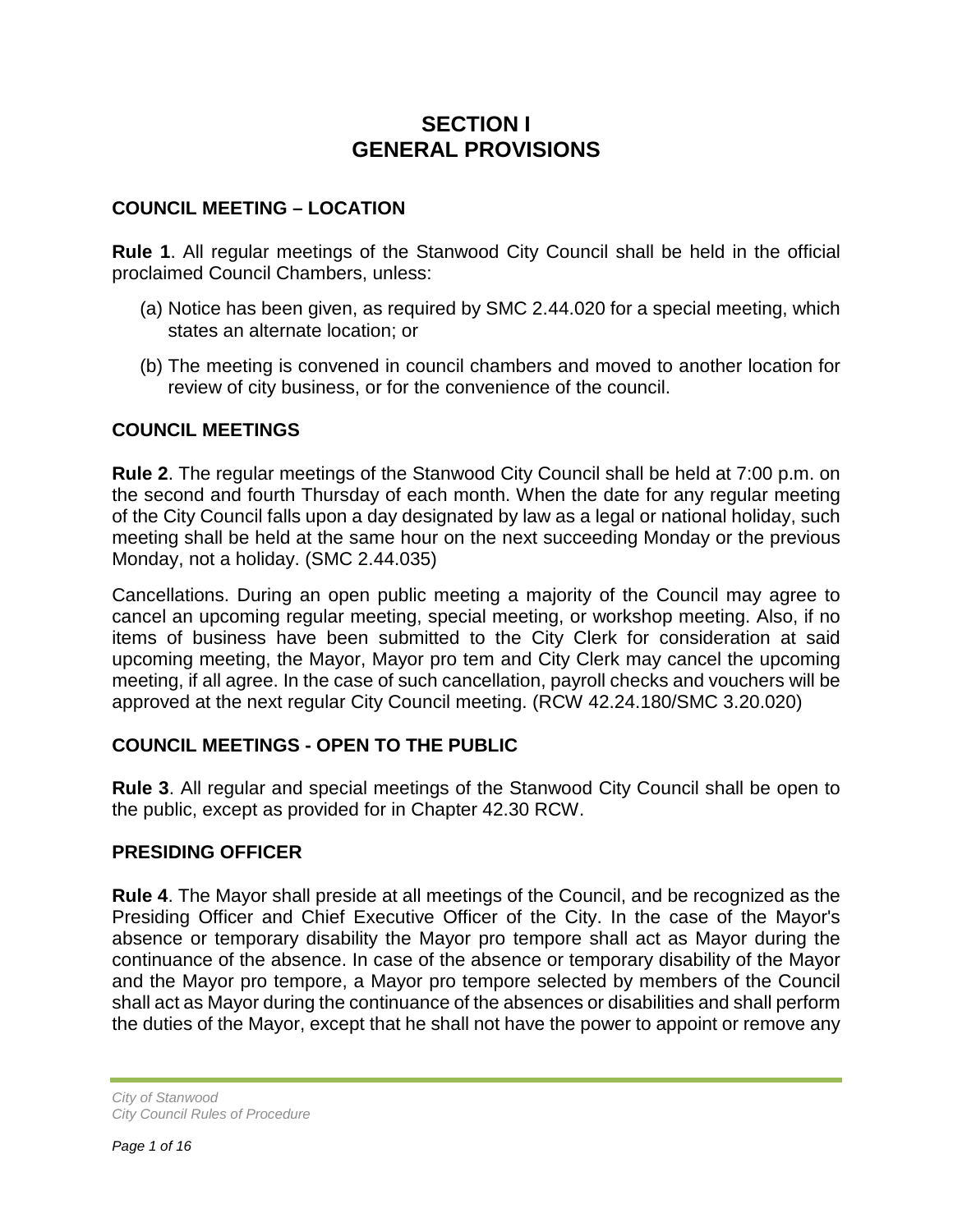officer or to veto any ordinance. The Mayor or Mayor pro tempore is referred to as "Presiding Officer" from time to time in these rules of procedure. (RCW 35A.12.100 & 110)

## **VACANCY IN MAYOR'S OFFICE**

**Rule 5**. Per RCW 42.12 If a vacancy occurs in the office of the Mayor, the City Council, at its next regular meeting, shall appoint a qualified person who shall serve as Mayor until a Mayor is elected and certified at the next general municipal election.

## **PRESIDING OFFICER – DUTIES**

**Rule 6.** The Presiding Officer should preserve strict order and decorum at all regular meetings and special meetings of the council. He/she shall clearly state every motion brought forth by the Council, announce the decision of the Council on all subjects, and decide all questions of order, subject, however, to an appeal to the Council by a councilmember, in which event a majority vote of the Council shall govern and conclusively determine the question of order. He/she shall have a vote only in the case of a tie in the votes of the councilmembers with respect to matters other than the passage of any ordinance, grant, or revocation of franchise or license, or any resolution for the payment of money. RCW 35A.12.100. A duly elected Mayor pro tempore may vote in any case. The Mayor and the Mayor pro tempore shall have the power to administer oaths and affirmations, take affidavits and certify them. The Mayor, or the Mayor pro tempore when acting as Mayor, shall sign all conveyances made by the City and all instruments which require the seal of the City. (RCW 35A.12.100 & 110)

#### **ELECTION OF MAYOR PRO TEMPORE**

**Rule 7**. Annually, at the first meeting of the City Council, the members thereof shall choose a member from among their number who shall have the title of Mayor Pro Tempore. In addition to the powers conferred upon him/her as Mayor Pro Tempore, he/she shall continue to have all the rights, privileges and immunities of a member of the Council. If a vacancy occurs in the office of Mayor Pro Tempore, the members of the council at their next regular meeting should select a Mayor Pro Tempore from among their number for the unexpired term.

#### **QUORUM**

**Rule 8**. Four (4) elected members of the Council shall constitute a quorum for the transaction of business. In the absence of a quorum, the Presiding Officer may, at the insistence of any two Councilmembers present, compel the attendance of absent members. If only one member is present, he shall have the duty and authority to fix the time and place to which to adjourn and to take measures to obtain a quorum. The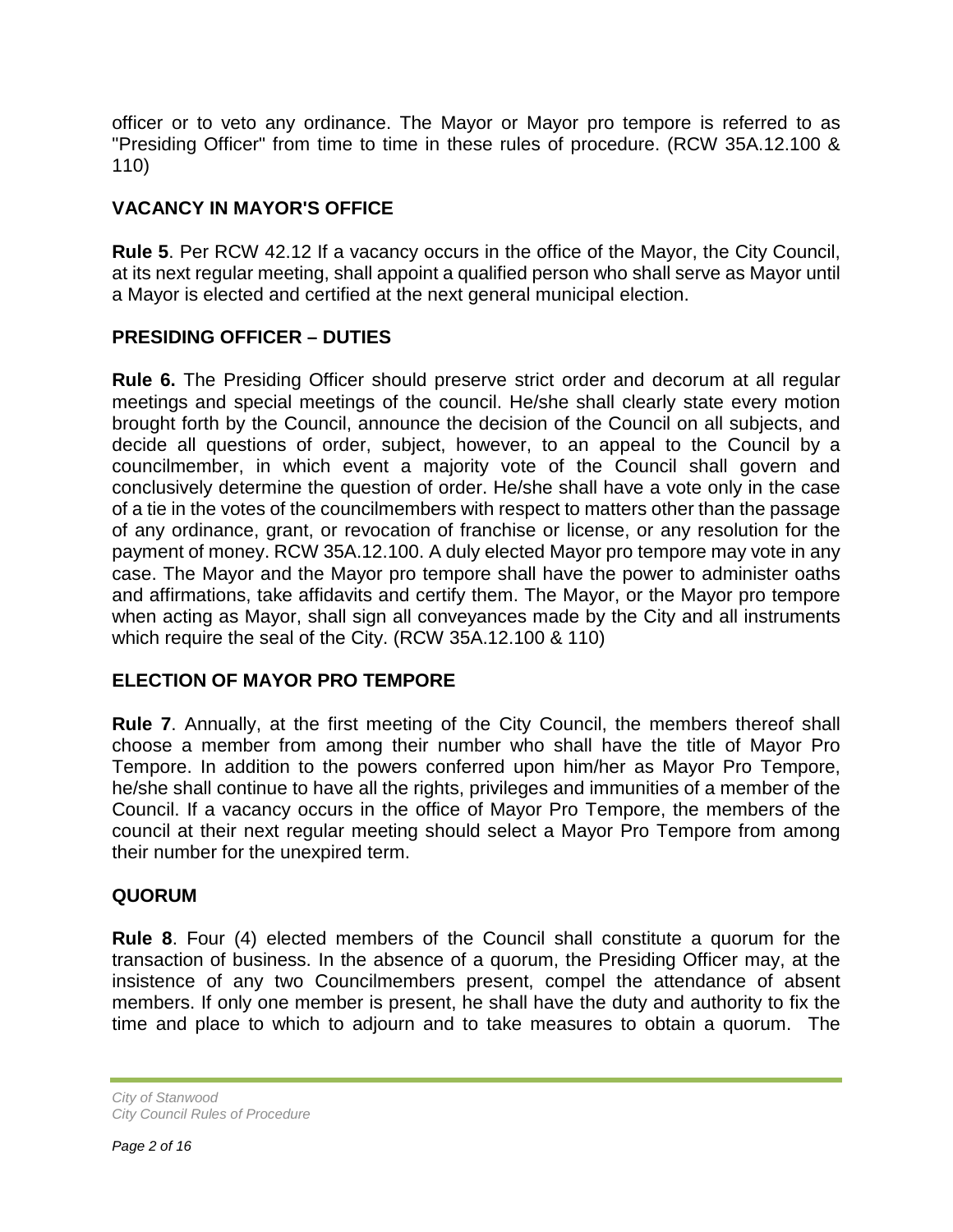passage of any ordinance, grant or revocation of franchise or license, and any resolution for the payment of money shall require the affirmative vote of at least a majority of the whole membership of the council. (RCW 35A.12.120)

## **ATTENDANCE, EXCUSED ABSENCES**

**Rule 9**. A Councilmember shall forfeit his/her office by failing to attend three consecutive regular meetings of the Council without being excused by the Council. Members of the Council may be so excused by complying with this section. Councilmembers should contact the City Clerk or the Presiding Officer prior to the meeting and state the reason for his/her inability to attend the meeting. Following roll call, the Presiding Officer shall inform the Council of the member's absence, the council may request the reason for such absence, if such request is made, then the Presiding Officer shall inform Council of such reason if it is known. Council may or may not make a motion to excuse the member's absence. (This vote on motion may be a verbal yah or nay.) The City Clerk will make an appropriate notation in the minutes. (RCW 35A.12.060)

**Rule 9.1**. Attendance of City Staff: The City Attorney, City Clerk, Fire Chief, Police Chief, Public Works Director, Finance Director and Community Development Director shall attend all regular meetings of the City Council unless excused by the Mayor. Staff attendance at special meetings and/or workshops will be at the discretion of the Mayor or per contracts.

## **SPECIAL COUNCIL MEETINGS**

**Rule 10**. Procedures for setting a special meeting are as follows:

- (a) The Presiding officer or any 3 members of the Council may call a special meeting whenever, in their opinion; the public interest may require it. (RCW 35A.12.110)
- (b) Notice of the special meeting shall be prepared in writing by the City Clerk. The notice shall contain information about the meeting: time, place, and business to be transacted.
- (c) The notice shall be delivered by delivering written notice personally, by mail, by fax, or by electronic mail to each member of the city council.
- (d) Notice of a special meeting shall be:

(1) Delivered to each local newspaper of general circulation and local radio or television station that has on file with the city council a written request to be notified of such special meeting or of all special meetings;

(2) Posted on the city's web site;

(3) Prominently displayed at the main entrance of city hall and the meeting site if it is not held at city hall;

Such notice must be delivered or posted, as applicable, at least twenty-four hours before the time of such meeting as specified in the notice.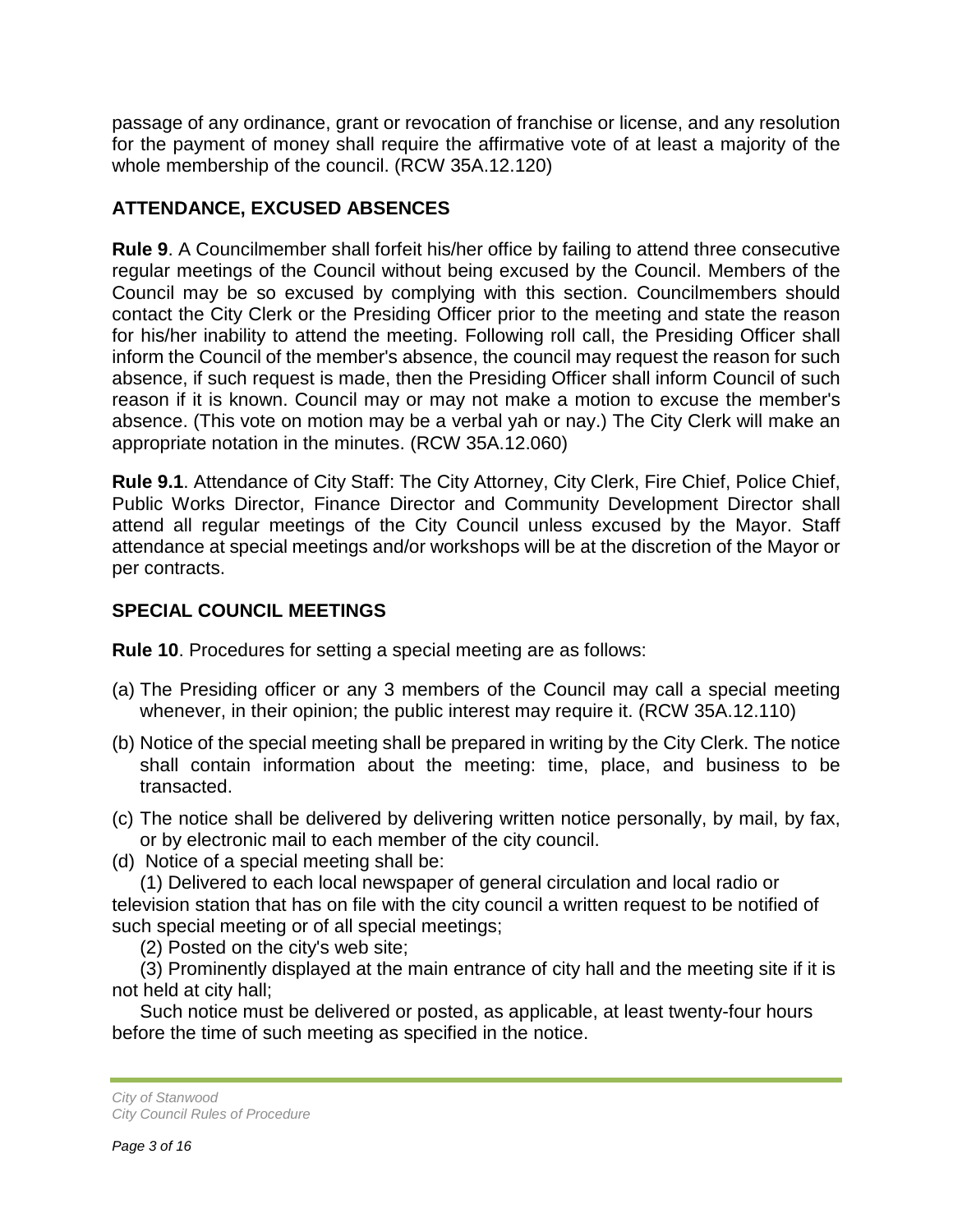(e) The call and notices required in this section shall specify the time and place of the special meeting and the business to be transacted. Final disposition shall not be taken on any other matter at such meetings by the city council.

(f) Written notice may be dispensed with when:

- (1) A written waiver is filed with the City Clerk by a Councilmember.
- (2) The Councilmember is present at the special meeting.

(3)In the event a special meeting is called to deal with an emergency involving injury or damage to persons or property or the likelihood of such injury or damage, when time requirements of such notice would make notice impractical and increase the likelihood of such injury or damage.

#### **COUNCIL MEETING AGENDA**

**Rule 11**. The Clerk of the Council, under the direction of the Mayor, shall arrange a list of such matters according to the order of business and prepare an agenda for the council. A copy of the agenda and supporting materials shall be prepared for Councilmembers on or before 5:00 p.m. three working days before a regular Council meeting. The Council shall have the option of deleting any item from the agenda or deferring an item on the agenda to a subsequent Council meeting. The Presiding Officer or two Councilmembers may introduce a new item to the agenda.

## **WORKSHOPS**

**Rule 12**. Special study sessions of the City Council where no official action is contemplated may be designated as Council workshops. Such workshops shall be considered special meetings and will comply with the notice requirements of Rule 10 above. Council workshops may be conducted informally so long as such informality is not in conflict with these rules. The City Clerk, under the direction of the Mayor, shall arrange a Council workshop agenda. After the proposed council workshop agenda has been approved by the Mayor, a copy of it along with any supporting materials shall be prepared for Councilmembers and the Mayor 24 hours before the Council workshop. During the Council workshop the Presiding Officer may: 1) introduce the subject and give background information; 2) identify the eventual goal of the workshop; 3) act as facilitator to keep the meeting discussion focused to the subject; 4) alert the Council when it is appropriate to call for a motion or other official direction of the Council. (RCW 35A.12.110)

## **CLERK OF THE COUNCIL**

**Rule 13.** The City Clerk shall be ex-officio Clerk of the Council and shall keep minutes and shall perform such other and further duties in the meeting as may be required by the Council or Presiding Officer. In the absence of the City Clerk, the Mayor shall appoint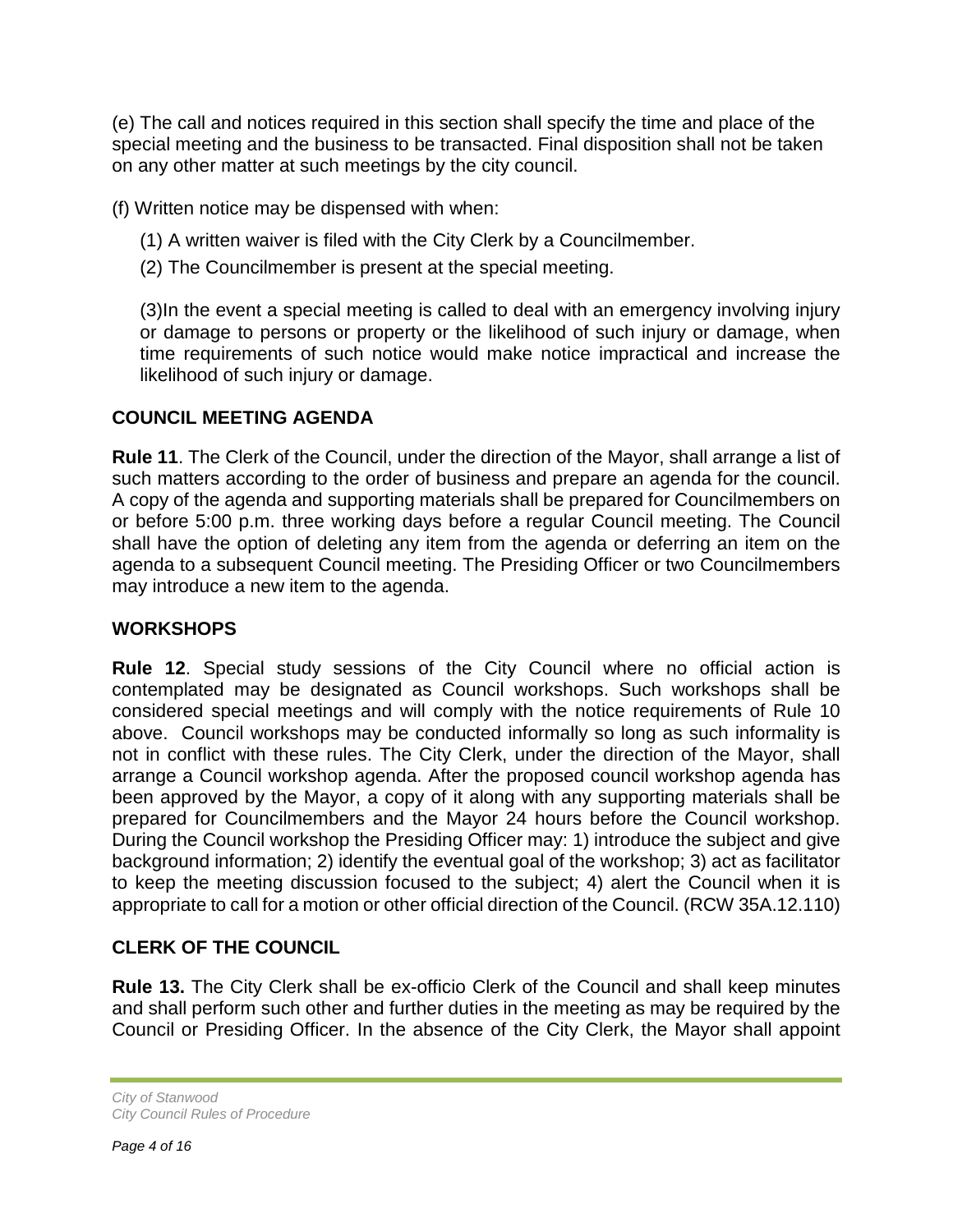another qualified staff member to act as Clerk of the Council. Minutes of regular Council meetings should be prepared and distributed to Councilmembers within 5 weeks following the meeting. (RCW 35.12.110)

## **MAIL DISTRIBUTION PROCEDURE**

**Rule 14**. The City will provide mail receptacles for each member of the City Council. The City Clerk shall be responsible for distribution of e-mail and/or written correspondence from citizens to the City Council. Citizens wishing to have mail delivered to the City Council must provide copies for each Councilmember and deliver said copies to the City Clerk's office for distribution.

## **SECTION II DUTIES AND PRIVILEGES OF MEMBERS**

#### **FORMS OF ADDRESS**

**Rule 15**. The Mayor should be addressed as "Mayor (surname)", "Your Honor", or "Mr./Madam Mayor". The Mayor pro tempore, when acting for the Mayor, shall be addressed as "Mayor pro tem (surname)". Members of the Council shall be addressed as "Councilmember (surname)".

#### **SEATING ARRANGEMENT**

**Rule 16**. Councilmembers shall occupy the respective seats in the Council chamber based upon their Council position order. Position 1 at the Mayor's extreme right.

#### **APPEARANCE OF FAIRNESS DOCTRINE**

**Rule 17.** State and local laws relating to the Appearance of Fairness Doctrine and Open Public Meetings Act are adopted by reference. A copy of the applicable law is available in the City Clerk's office upon request.

#### **DISSENTS AND PROTESTS**

**Rule 18**. Any Councilmember shall have the right to express dissent from or protest against any action of the Council and have the reason therefore entered in the minutes.

## **ADMINISTRATIVE INTERFERENCE BY COUNCILMEMBERS**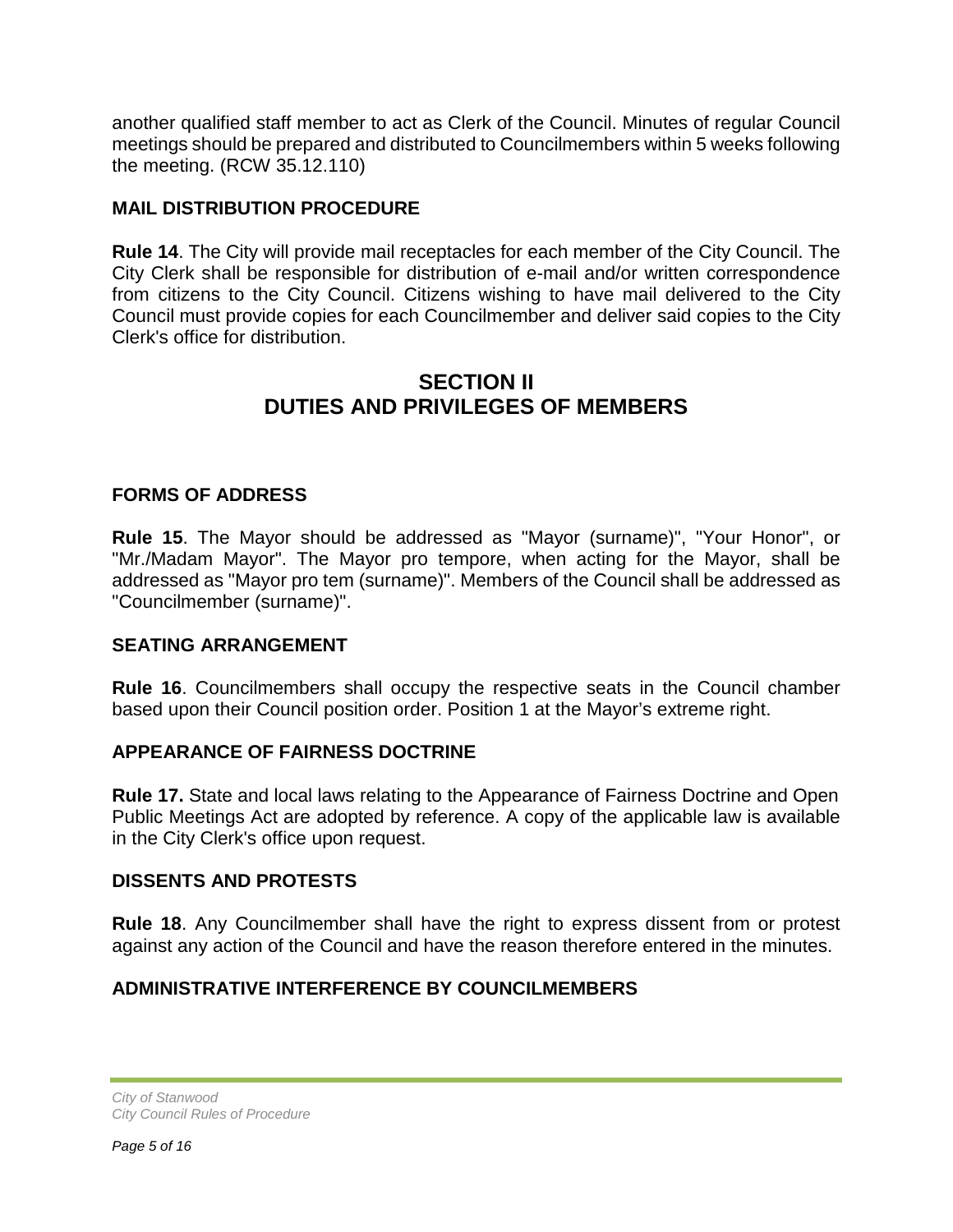**Rule 19**. Neither the Council, nor any of its committees or members shall direct or request the appointment of any person to, or removal of any person from, any office responsible to the Mayor. Except for the purpose of inquiry, the Council and its members shall deal with the administrative branch solely through the Mayor or City Administrator and neither the Council nor any committee or member thereof shall give any orders to any subordinate of the Mayor, either publicly or privately; provided, however, that nothing herein shall be construed to prohibit the Council, while in open session, from fully and freely discussing with the Mayor anything pertaining to appointments and removals of City officers and employees and City affairs.

## **SECTION III COUNCIL PROCEDURES**

#### **RULES OF ORDER**

**Rule 20**. Rules of order not specified by statute, ordinance, or resolution should be guided by Robert's Rules of Order Newly Revised. The City Attorney shall serve as parliamentarian and shall advise the Presiding Officer as to correct Rules of Procedure or questions of specific rule application.

#### **MOTIONS**

**Rule 21**. All ordinances, resolutions, contracts and items of business that require Council approval prior to the expenditure of funds shall be in the form of an affirmative motion. (RCW 35A.12.120)

#### **ORDER OF BUSINESS**

**Rule 22**. The business of regular meetings of the Council shall normally be transacted as follows; provided, however, that the Presiding Officer, with the concurrence of a majority of council, may, prior to or during a Council meeting, rearrange or eliminate items on the agenda to conduct the business before the Council more expeditiously.

(a) Call to order by the presiding officer and Pledge of Allegiance

The Mayor shall, precisely at the hour appointed, call the Council to order. In the absence of the Mayor or Mayor pro tempore, the City Clerk or his/her assistant shall call the Council to order, whereupon the Council shall elect any qualified person to serve as the Mayor pro tempore in the absence or temporary disability of the Mayor.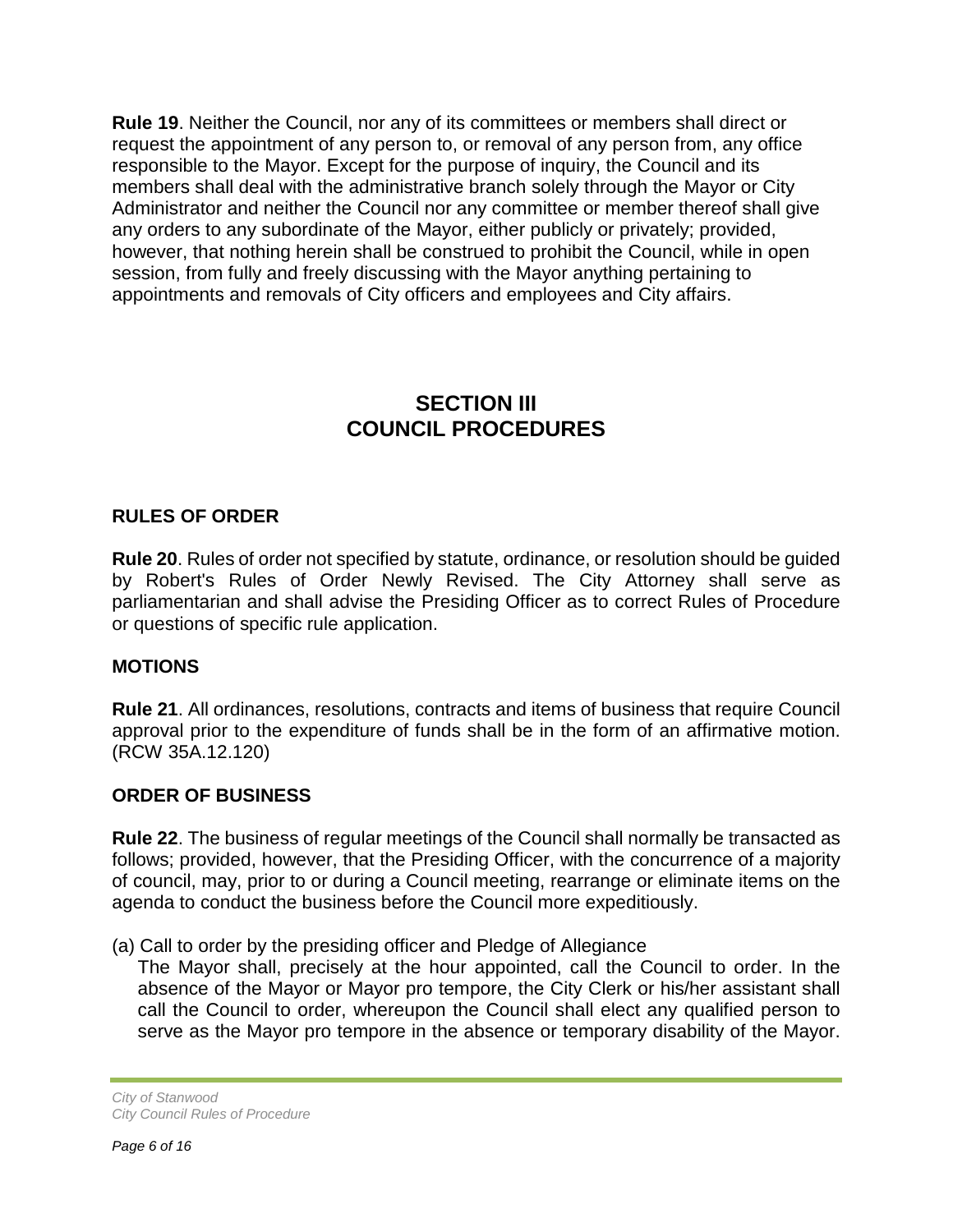Upon the arrival of the Mayor or Mayor pro tempore, the temporary chairman shall immediately relinquish the chair upon the conclusion of the particular item of business then immediately before the Council.

(b) Roll Call

Before proceeding with the business of the Council, the City Clerk or his/her Deputy shall call the roll of the members, and the names of those present shall be entered in the minutes.

- (c)Approval of the Agenda
- (d) Citizen Comments
	- (1) Subjects not on the current agenda. Any member of the public may request time to address the Council after first stating their name, address, and the subject of their comments. The Presiding Officer may then allow the comments subject to a three (3) minute limitation per speaker, or other limitations as the Presiding Officer may deem necessary. Following such comments, if action is required or has been requested, the Presiding Officer may place the matter on the current agenda or a future agenda, or refer the matter to staff or a Council committee for investigation and report at a future meeting.
	- (2) Subjects on the current agenda. Any member of the public who wishes to address the Council on an item on the current agenda shall make such request to the Presiding Officer at the time when comments from the public are requested. The Presiding Officer shall rule on the appropriateness of public comments as the agenda item is reached. The Presiding Officer may change the order of speakers so that testimony is heard in the most logical groupings (e.g. proponents, opponents, adjacent owners, vested interests, etc.). All comments shall be limited to three (3) minutes per speaker, or other limitations as the Chair or Council may deem necessary.
	- (3) Any ruling by the Presiding Officer relative to the preceding two subsections may be overruled by a vote of a majority of members present.
- (e) Staff Announcements
- (f) Council Committee Reports
- (g) Consent Agenda
	- (1) The Mayor shall place matters on the consent agenda which have been:

*City of Stanwood City Council Rules of Procedure*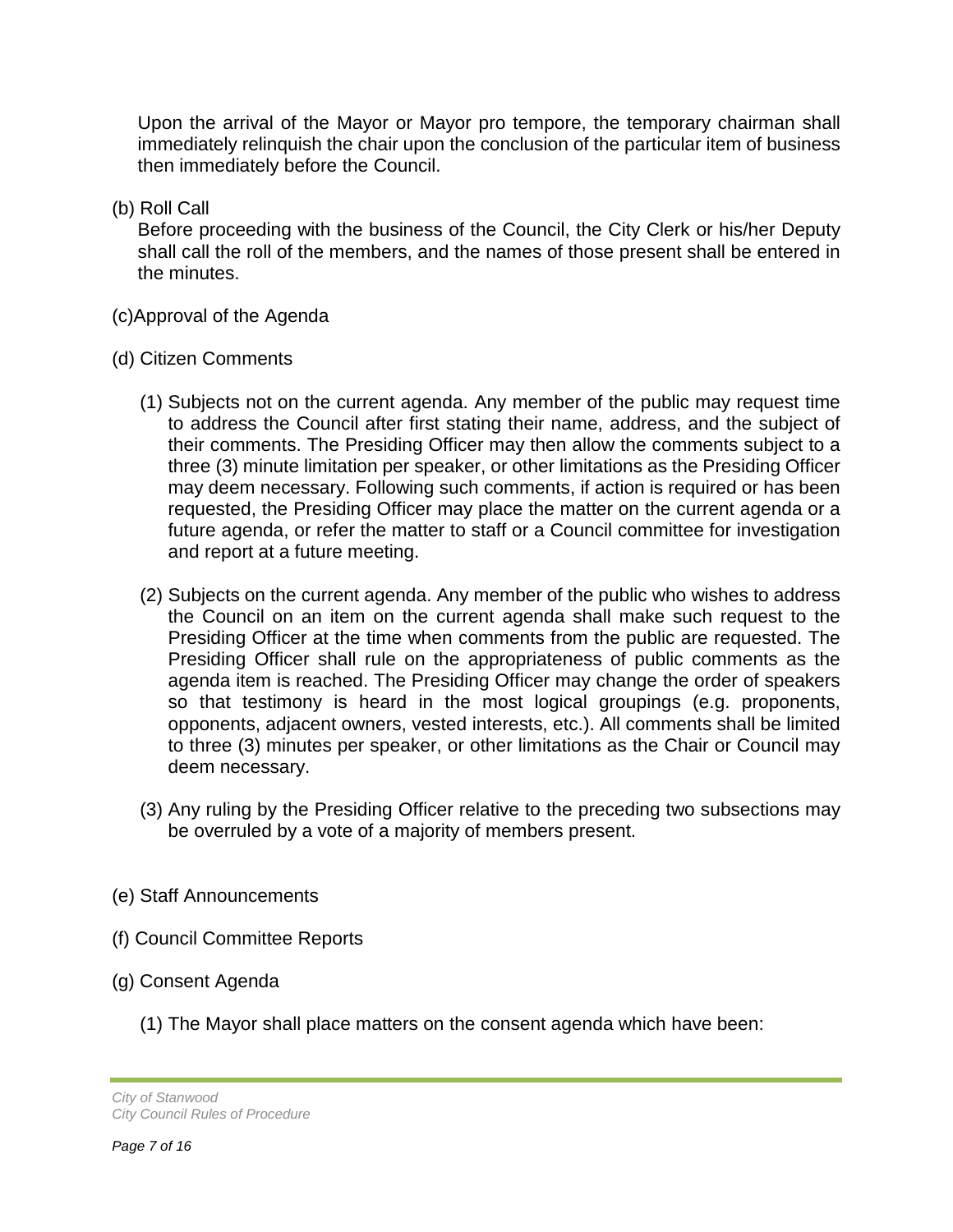- (a) previously discussed by the Council, or
- (b) based on the information delivered to members' of the Council by administration that can be reviewed by a Councilmember without further explanation, or
- (c) are so routine or technical in nature that passage is likely, or
- (d) as directed by the City Council.

Where possible, a Councilmember should notify the Presiding Officer prior to meeting when wanting to remove an item from the consent agenda.

- (2) The suggested Council motion on the consent agenda is as follows: "I move for adoption of the consent agenda, items a through ….." This motion will have the effect of moving to adopt all items on the consent agenda. Since adoption of any item on the consent agenda implies unanimous consent, any member of the Council shall have the right to remove any item from the consent agenda. Therefore, prior to the vote on the motion to adopt the consent agenda, any member of the Council may request to have an item withdrawn from the consent agenda. If any matter is withdrawn, the Presiding Officer shall place the item at an appropriate place on the agenda for the current or a future meeting.
- (h) Old Business
- (i) Public Hearings
- (j) New Business
- (k) Reports
	- Mayor's Report
	- City Administrator's Report
	- Councilmember Reports/Questions
	- Student Advisor Report

(l) Citizens Closing Comments

(m) Recess to Executive Session:

Executive Sessions or closed meetings may be held in accordance with the provisions of the Open Public Meetings Act (Chapter 42.30.RCW). Subject to limitations in RCW 42.30.110, topics that may be discussed in executive session include but are not limited to:

1. Personnel matters;

2. Consideration of acquisition or sale or lease of property for public purposes or sale or lease of city-owned property; and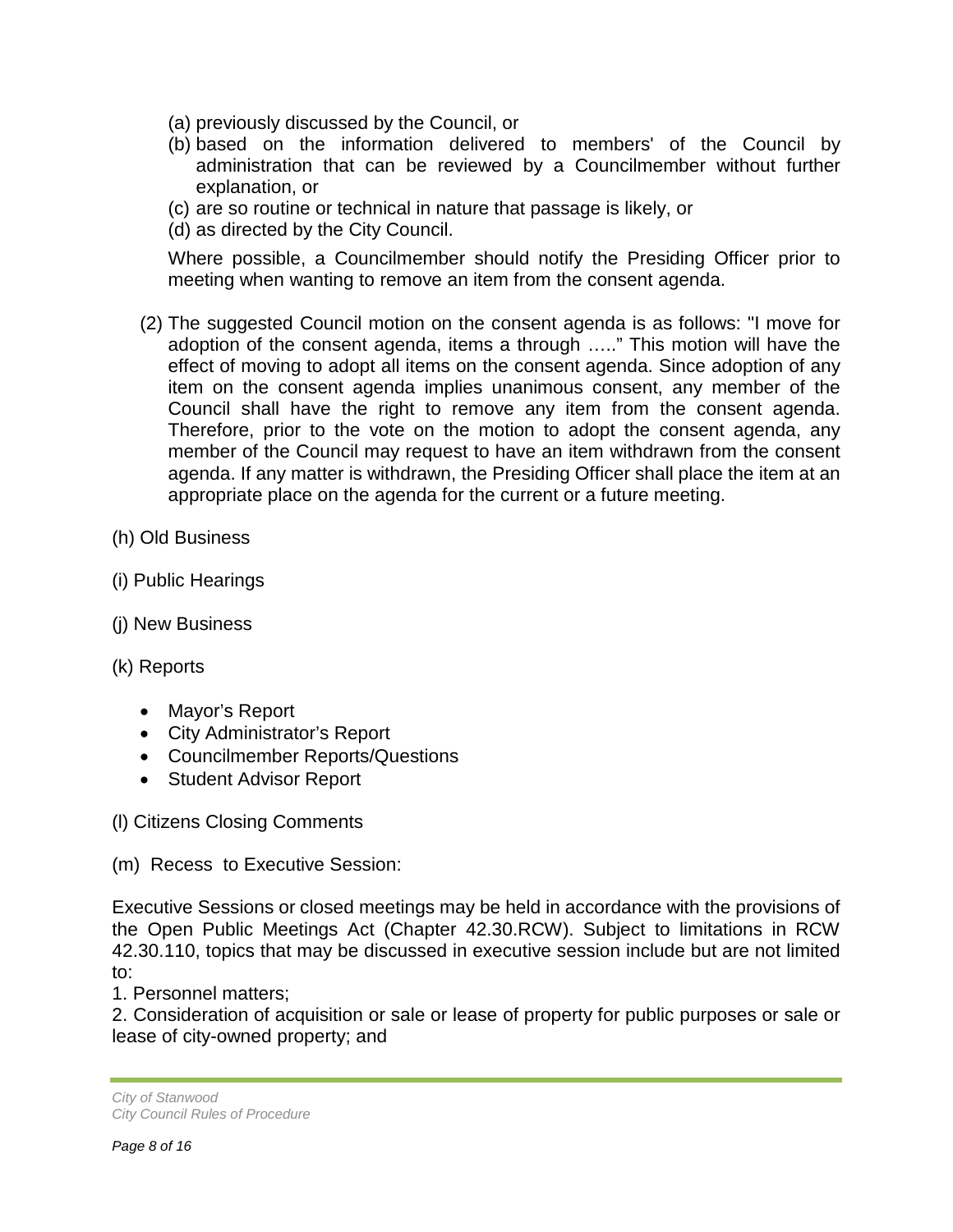3. Potential or pending litigation in which the city has an interest, as long as legal counsel if present in person or by phone as provided in the Revised Code of Washington;

4. Collective bargaining.

The Council must keep confidential all written materials and verbal information provided to them during Executive Sessions to ensure that the City's position is not compromised. The Council may hold an executive session during a regular or special meeting. Before convening to executive session, the Mayor and/or City Attorney shall publicly announce the purpose for excluding the public from the meeting place and the length of time for the executive session.

(n) Reconvene and Adjourn

#### **READING OF MINUTES**

**Rule 23**. Unless a reading of the minutes of a council meeting is requested by a member of the Council, such minutes may be approved without reading if the City Clerk has previously furnished each member with a copy or synopsis thereof.

#### **ACTIONS FOR A PUBLIC HEARING**

**Rule 24.** The procedures for a public hearing will be made available as an attachment to the agenda when public hearings are scheduled to be on the agenda.

## **VOTING**

**Rule 25**. The votes during all meetings of the council shall be conducted as follows:

- (a) Unless otherwise provided for by statute, ordinance, or resolution, all votes should be taken by roll call and recorded by the City Clerk. The order of the roll call vote shall be staggered, so that the position voting first will be adjusted with each successive meeting. The Council attendance vote may be a voice yea or nay vote.
- (b) Each Councilmember shall vote on all questions put to the Council, unless a conflict of interest or appearance of fairness question under state law is present. Unless a member of the Council states that he or she is abstaining, his or her silence shall be recorded as an affirmative vote.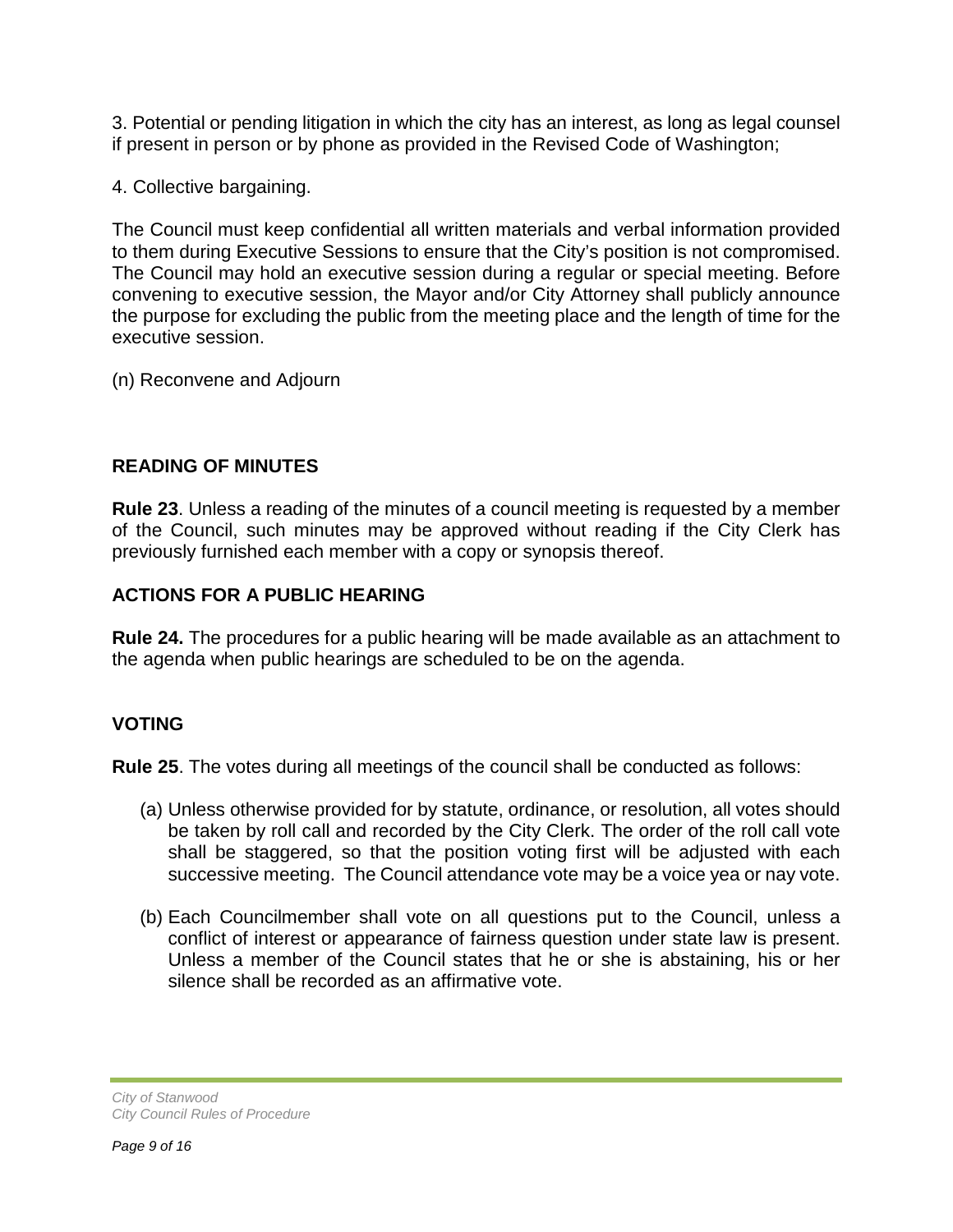- (c) The passage of any ordinance, grant or revocation of franchise or license, any resolution for the payment of money, any approval of warrants, and any resolution pertaining to collective bargaining or personnel policy actions shall require the affirmative vote of at least a majority of the whole membership of the Council. (RCW 35A.12.120)
- (d) The passage of any public emergency ordinance (an ordinance that takes effect immediately), require the affirmative vote of at least a majority plus one of the whole membership of the Council.
- (e) The passage of any motion or resolution not subject to the provisions of state or local law, or these rules as amended, shall require the affirmative vote of at least a majority of the membership of the council who are present.
- (f) The Mayor may vote only in case of a tie vote of the Council. A majority of the entire membership of the Council is required to vote for passage of any ordinance, grant, or revocation of a franchise or license, or any resolution for the payment of money (RCW 35A.12.100). Therefore, the mayor may not break a tie vote on these matters. All tie votes will result in failure of motion.

## **DECORUM**

**Rule 26**. By Councilmembers: While Council is in session, members should conduct themselves in a manner consistent with Roberts Rules of Order. When actionable items are present by Councilmembers or Staff, Councilmembers may seek from the presenter clarification or explanation of the issue. Conversation intended to persuade or dissuade can be offered only following a properly proposed motion and second for action by the Council and then only upon recognition by the Chair.

By Citizens. Any person who delays or disrupts the proceedings of the Council, or who uses language offensive to commonly accepted customs of courtesy and decency while addressing the Council, or who, in the opinion of the Council appears to be under the influence of intoxicating liquor or drugs, shall be barred from further audience before the Council unless permission to continue is granted by majority vote of the Council. Procedures for addressing interruptions or disruption of the business of Council are found in RCW 42.30.050.

#### **ENFORCEMENT OF DECORUM**

#### **Rule 27**.

(a) The Chief Law Enforcement Officer or his/her designee shall, whenever possible, attend each council meeting and shall be sergeant-at-arms of the council meeting.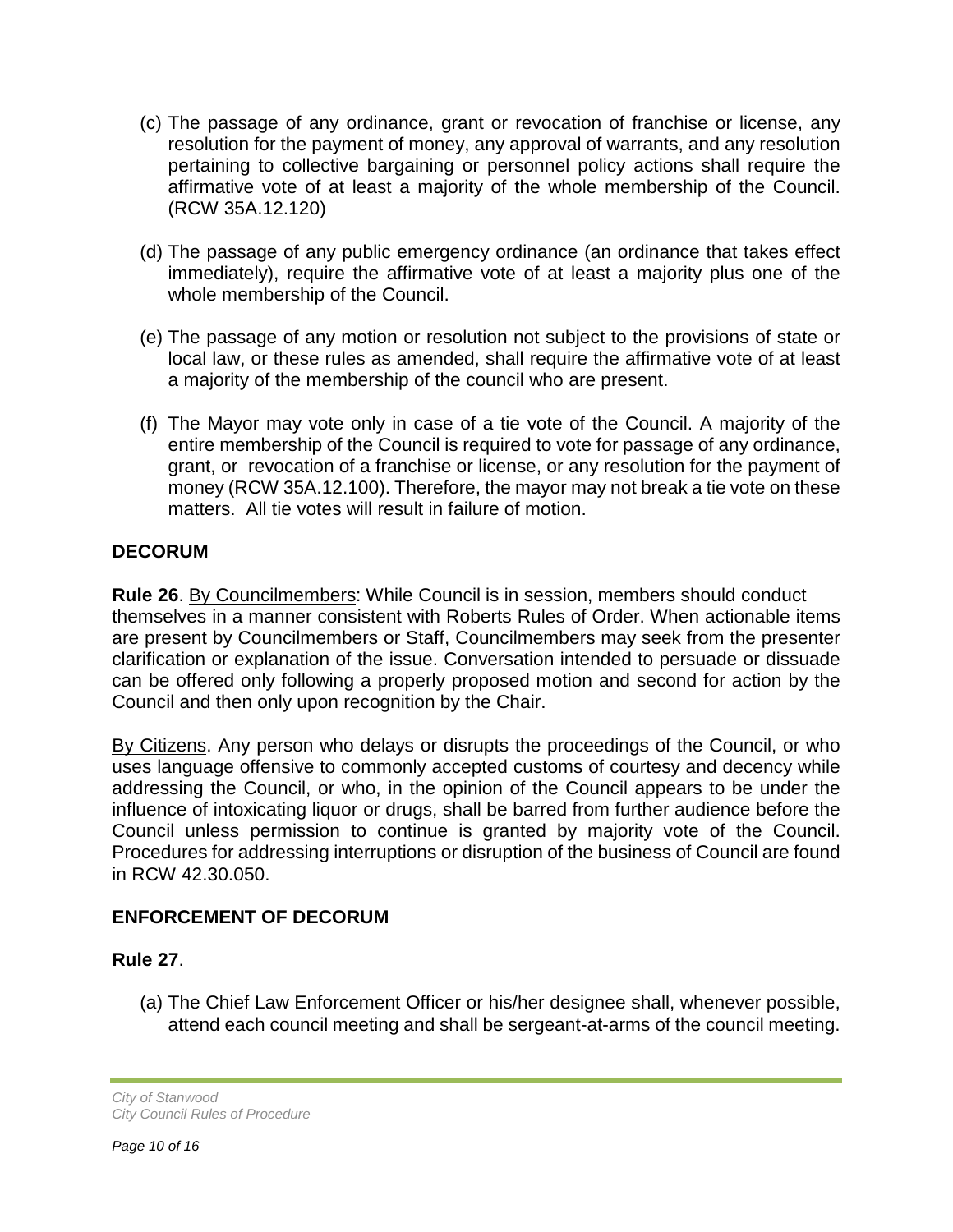They shall carry out all lawful orders and instructions given by the Presiding Officer for the purpose of maintaining order and decorum at the council meeting. Any person violating any part of the City Council's Rules of Decorum by making offensive, insulting, threatening, or intimidating remarks or who makes threats against any person or against public order and security while in the council meeting may be requested to leave the council chambers by either the presiding officer, the sergeant-at-arms or both.

- (b) Any conduct or behavior which constitutes a criminal offense may result in arrest and/or prosecution.
- (c) Any Councilmember may move to require the Presiding Officer to enforce these rules and the affirmative vote of a majority of the council shall require the Presiding Officer to do so.
- (d) In the event of emergency, such as threatened violence, or other situation that is a threat to the safety and welfare of the Council, the public or staff, or where there is an inability to reasonably conduct the business of the Council or to otherwise retain good order to the meeting, the presiding officer shall declare the meeting adjourned and the City Council may temporarily adjourn and move the meeting to a location that will allow for order to be restored. In such case the public may in the discretion of the Council be excluded but the press shall be invited.

## **ADJOURNMENT**

**Rule 28**. Regular City Council Meetings shall adjourn no later than 10:00 p.m. The adjournment time established thereunder may be extended to a later time certain upon approval of a motion by a majority of the Council. Any councilmember may call for a "point of order" to review agenda priorities.

#### **COMMITTEES**

**Rule 29**. The Committee structure of the council and the procedures governing all committees shall be as follows:

- (a) Standing Committees. The standing committee members shall be nominated by a committee made up of the Mayor, the Mayor pro tempore, and the longest serving member of the City Council other than the Mayor pro tempore considering the following:
	- Each member of council will rank his/her assignment preference from one to four on each of the standing committees.

*City of Stanwood City Council Rules of Procedure*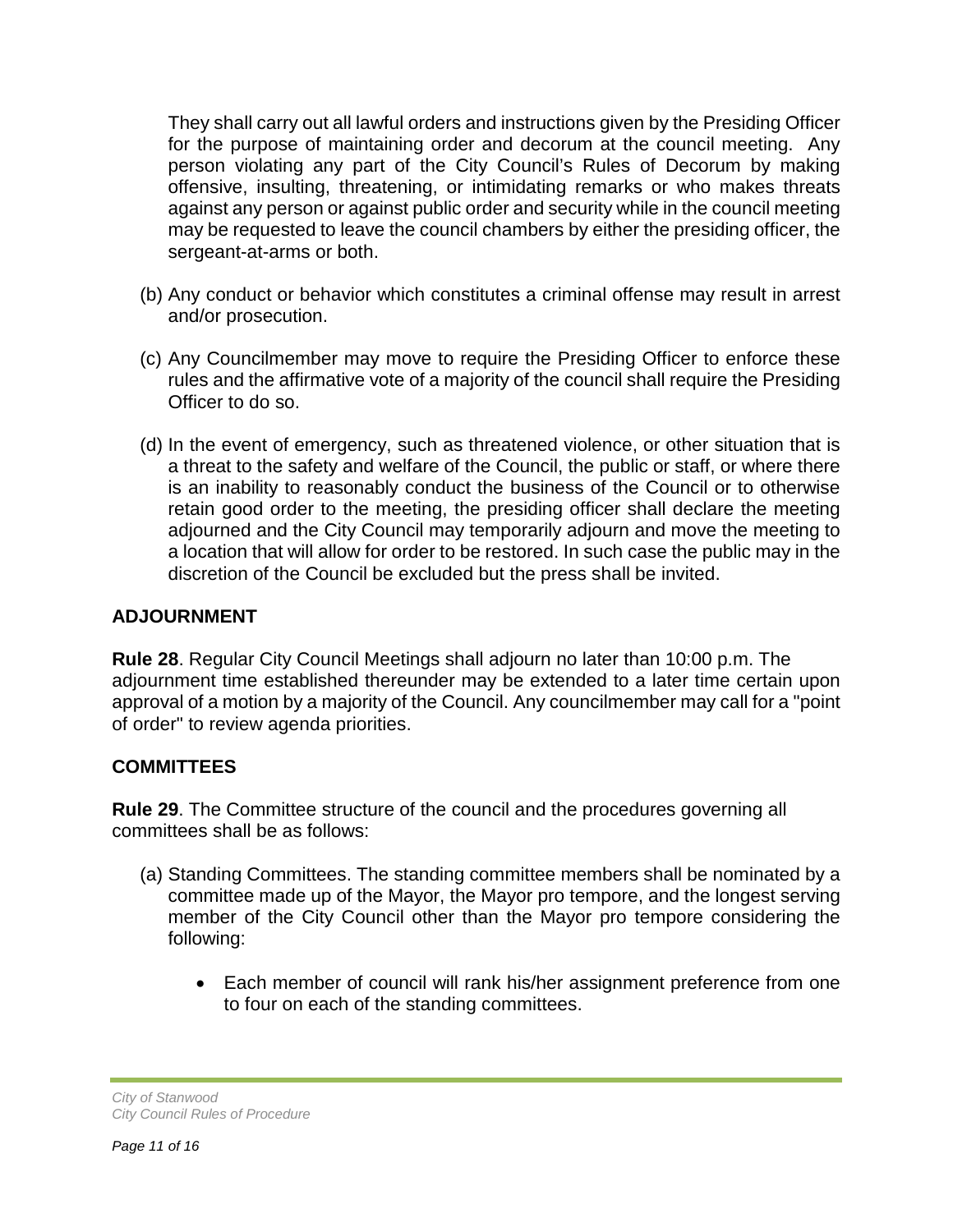- Generally, assignments will be made based upon councilmember preference with the longest serving assigned his/her number one preference and continuing in this manner until all assignments have been made. Any tie in length of time served will be determined by seat position. The Mayor pro tempore shall gather the Committee Assignment Preference sheets and tally the information. After doing so, he/she shall meet with the appointment committee and go over the results. Exceptions are permissible upon majority agreement by the assignment committee. The longest serving member shall be defined as the total length of continuous service.
- The committee's selection is subject to an affirmative vote of a majority of all councilmembers.

The term of each committee will be one year. Committees shall be submitted to Council by the second meeting of each calendar year. Each committee shall consist of four council members, three to serve as primary members and one to serve as an alternate member. The standing committees are:

- Public Works
- Community / Economic Development
- Finance / Personnel
- Public Safety

In the event that the Mayor or the Council perceives a need for any additional committee outside the scope of the standing committees, the Mayor shall submit recommendations to the Council for approval.

- (b) Committees shall appoint a committee chair at the first committee meeting of the new calendar year. No one Councilmember shall serve as chair for more than one committee. Committees may make recommendations on proposed programs, services, ordinances, and resolutions within their area of responsibility before action is taken by the council. A committee member may present the recommendations of the committee during the discussion of the item of business.
- (c) Members may be removed from a council committee by a majority vote of the council for neglect of duty, conflict of interest, malfeasance in office or other just cause including unexcused absence for more than three (3) consecutive committee meetings.
- (d) Employees may staff the various committees as directed by the mayor but no staff person shall serve as a member of a Council Committee.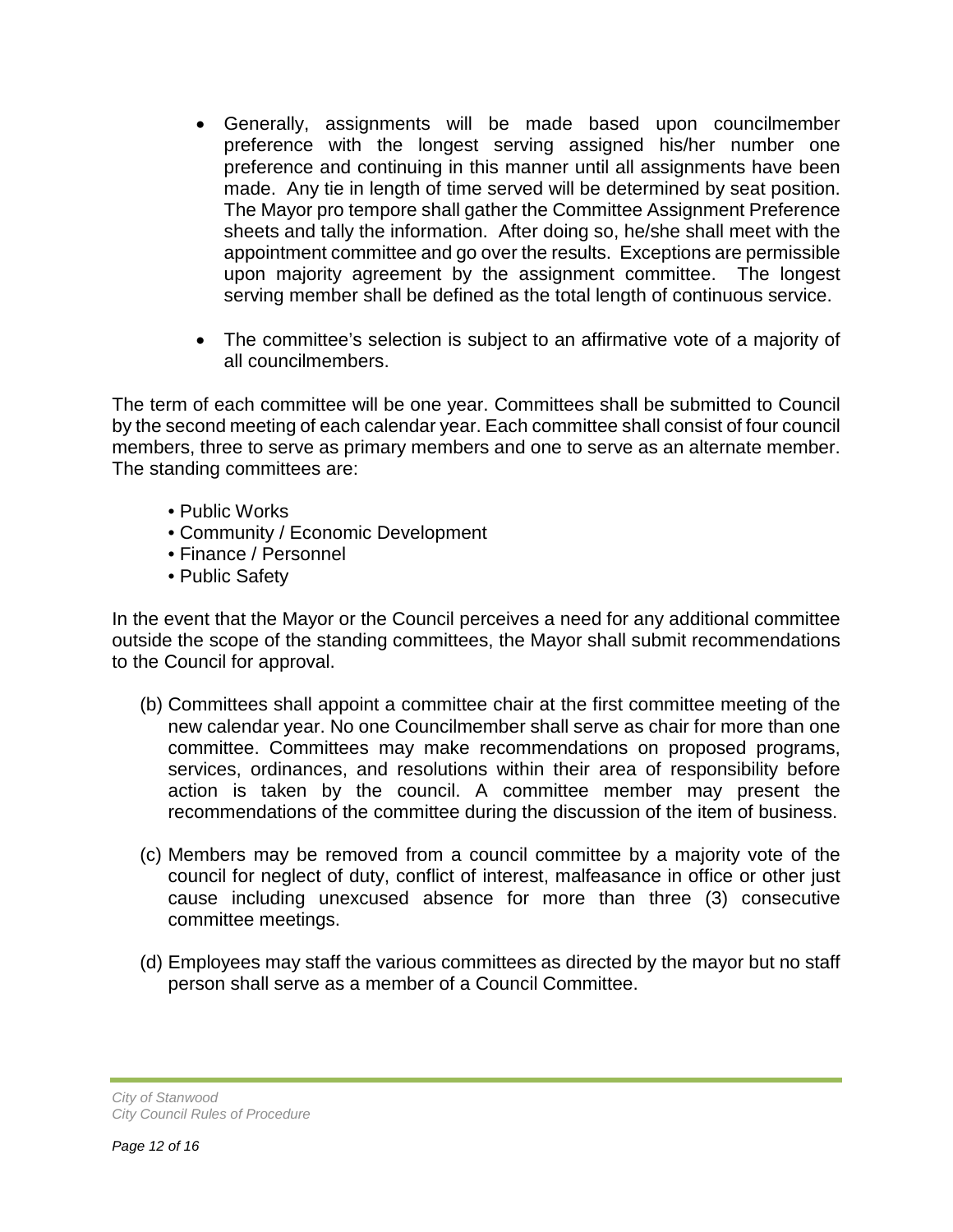- (e) Standing Council Committees shall have a fixed monthly meeting. The standing committee meetings date, time and location shall be posted on the city's web-site and on the bulletin board at City Hall. Committee meetings may be cancelled or changed with the approval of the Committee Chair. A Committee Chairman has the authority to call a committee meeting. Staff shall work with Committee Chairman to arrange meeting.
- (f) Minutes need not be taken of committee meetings.

## **ENACTED ORDINANCES, RESOLUTIONS, AND MOTIONS**

**Rule 30**. An enacted ordinance is a legislative act having the force of law prescribing general, uniform, and permanent rules of conduct relating to the corporate affairs of the municipality. Council action shall be taken by ordinance when required by law, or to prescribe permanent rules of conduct which continue in force until repealed, or where such conduct is enforced by penalty.

An enacted resolution is an internal legislative act which is a formal statement of policy concerning matters of special or temporary character. Council action shall be taken by resolution when required by law and in those instances where an expression of policy more formal than a motion is desired.

An enacted motion is a form of action taken by the Council to direct that a specific action be taken on behalf of the municipality. A motion, once approved and entered into the record, is the equivalent of a resolution in those instances where a resolution is not required by law.

## **ORDINANCES**

**Rule 32**. The procedure for ordinances is as follows:

(a) With the exception of franchise ordinances as provided below, an ordinance shall generally require two readings. The first reading will consist of a staff presentation and may include council discussion. The second reading will occur at a subsequent meeting. At each reading, the title of an ordinance shall in all cases be read prior to its passage; provided, should a majority of the council members present request that the entire ordinance or certain portions of its sections be read, such requests shall be granted. Printed copies should be made available upon request to any person attending a council meeting.

The provision requiring two separate readings of an ordinance may be temporarily suspended if the mayor, mayor pro tempore, and council committee chair, or longest standing councilmember if there is no committee chair, have agreed to bring it forward for adoption as a first reading.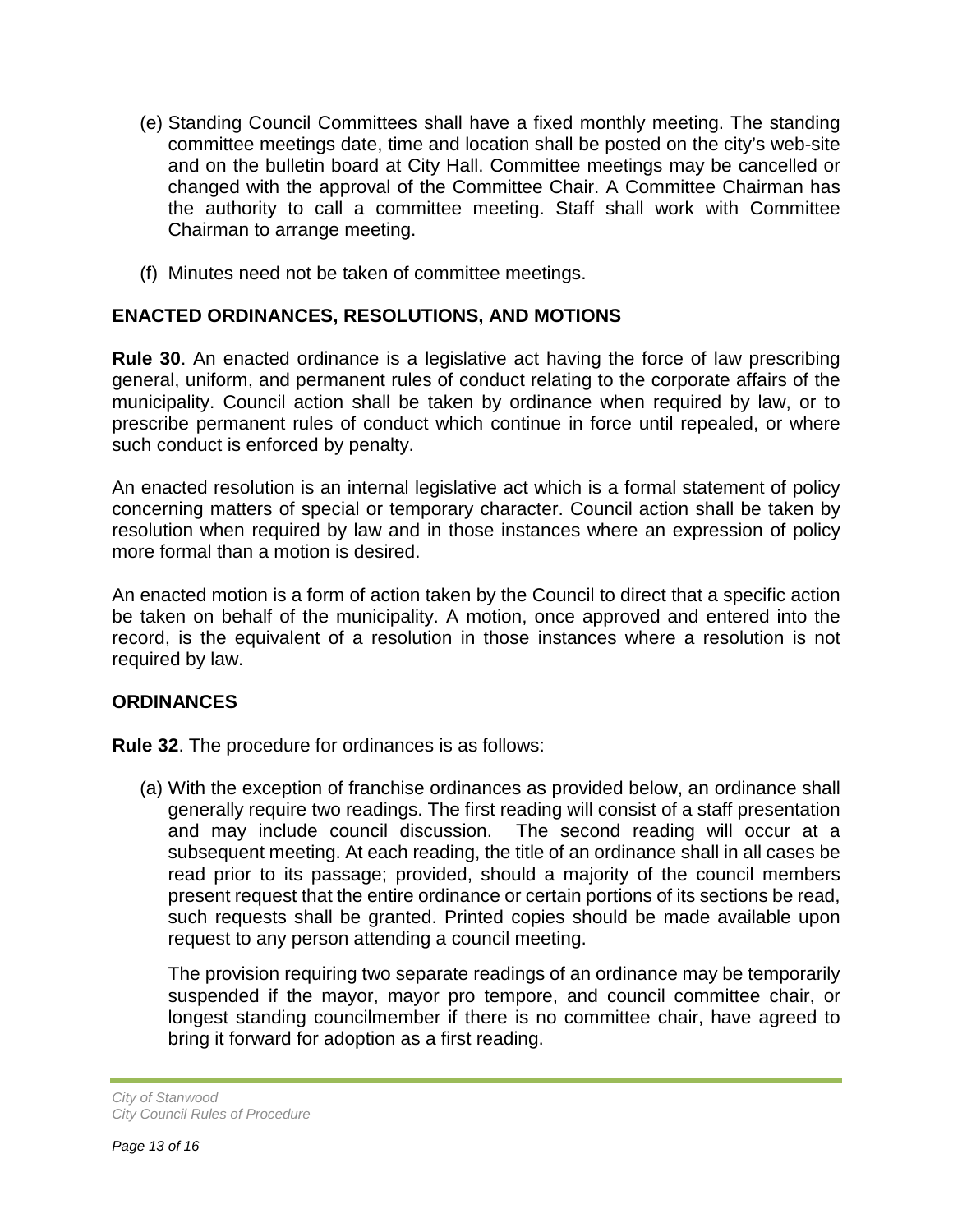- (b) Franchises. All ordinances granting a franchise require two readings prior to adoption. The second reading must be at least five days after the first reading. All franchise ordinances may be passed only at a regular meeting of the Council; and at least a majority plus one of the governing body must vote in favor of the franchise. (RCW 35.23.251)
- (c) Emergency Ordinances. By vote of one more than the majority, the City Council may without notice or hearing adopt an emergency ordinance authorizing expenditures for a public emergency as defined and prescribed in RCW 35A.33.080 and 35A.33.090.
- (d) A Councilmember may, in open session, request of the Presiding Officer that the Council study the wisdom of enacting a particular ordinance. By affirmative motion, the Council may assign the proposed ordinance to a specific committee or schedule a Council workshop for study and consideration. The committee shall report its findings to the Council.
- (e) If a Motion to pass an ordinance to second reading fails, the ordinance shall be considered lost.
- (f) Any ordinance amending or repealing any portion of the Stanwood Municipal Code shall also amend or repeal the respective portions of any underlying ordinance(s).
- (g) The mayor may veto an ordinance, but the mayor's veto can be overridden by a majority plus one of the entire Council membership (RCW 35A.12.100).

## **ORDINANCE AMENDMENT AND REPEAL PROCEDURE**

**Rule 33**. It shall require an affirmative vote of at least a majority of the whole membership of the Council to either amend or repeal existing ordinances heretofore passed by the Council.

## **ORDINANCE - EFFECTIVE DATE**

**Rule 34**. Unless specifically provided otherwise in the body of an ordinance, an ordinance shall take effect five days after the date of its passage and publication, except that an ordinance passed by a majority, plus one, of the whole membership of the Council, designated therein as a public emergency ordinance, necessary for the protection of public health, public safety, public property, or the public peace, may be made effective upon adoption (RCW 35A.12.120).

## **PERMISSION REQUIRED TO ADDRESS THE COUNCIL**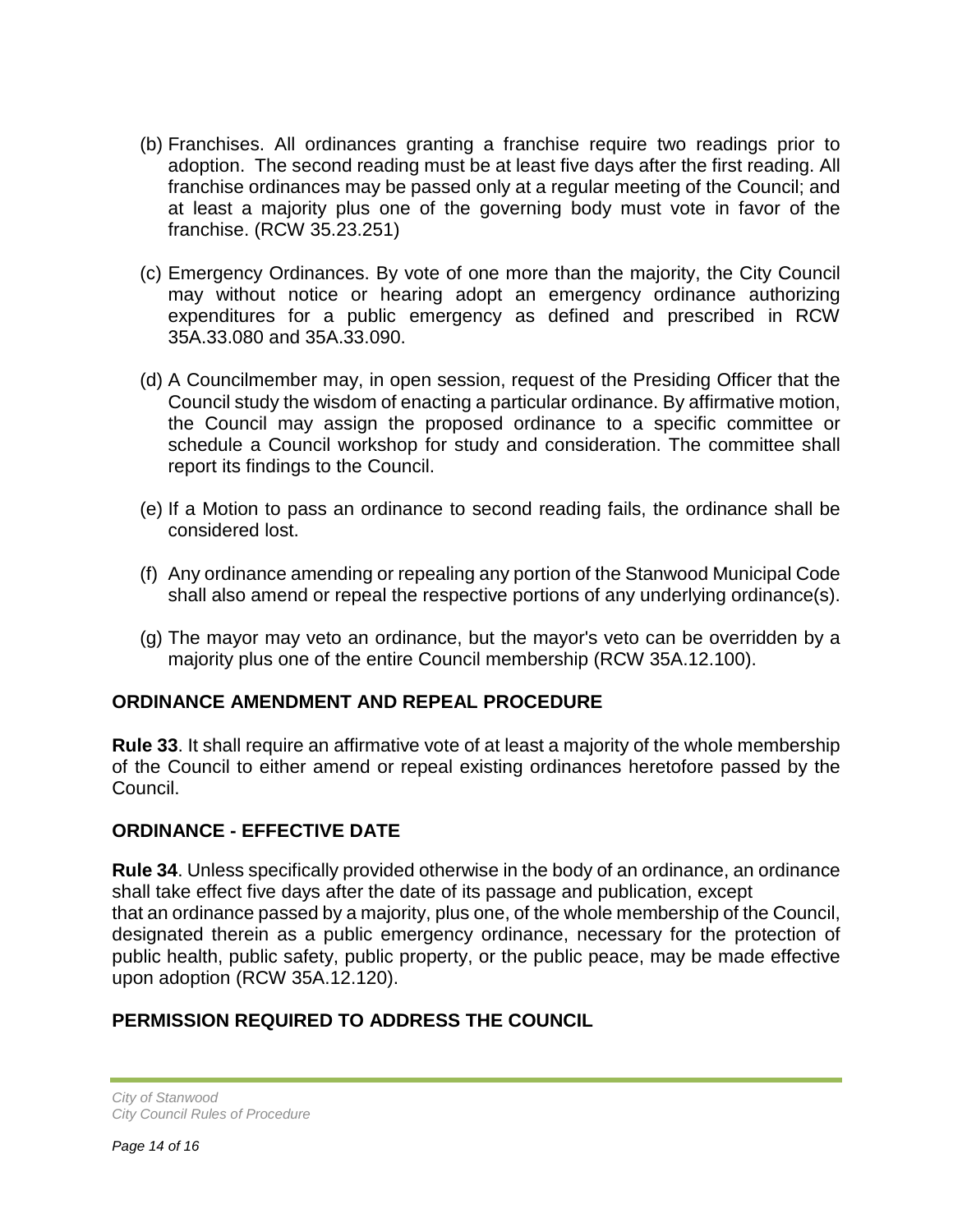**Rule 35**. Persons other than Councilmembers and staff shall be permitted to address the Council upon recognition and introduction by the Presiding Officer.

## **RECONSIDERATION**

**Rule 36**. Any action of the Council, including final action on applications for changes in land use status; but excluding a reconsideration of any action previously reconsidered, motions to adjourn, motions to suspend the rules, an affirmative vote to lay on the table or to take from the table, or a vote electing to office one who is present and does not decline; shall be subject to a motion to reconsider. Such motions can only be made by a member of the prevailing side on the original action. A motion to reconsider must be made no later than the next succeeding regular Council meeting. A motion to reconsider is debatable only if the action being reconsidered is debatable. Upon passage of a motion to reconsider, the subject matter is returned to the table anew at the next regular council meeting for any action the council deems advisable.

## **ADDRESSING COUNCIL AFTER A MOTION IS MADE**

**Rule 37**. After a motion is made by a member of the Council, no person, other than a member of Council or the Mayor, shall address the Council or the Mayor without first securing the permission of the Presiding Officer.

## **MANNER OF ADDRESSING COUNCIL**

**Rule 38**. Each person addressing the Council shall approach the podium, give his or her name and address in an audible tone of voice for the record, and unless further time is granted by a majority vote of the Council, shall limit his or her address to three minutes. All remarks shall be addressed to the Council as a body and not to any specific member thereof. No person, other than the Presiding Officer, the Council, and person having the floor, shall be permitted to enter into any discussion, either directly or through a member of the Council, without the permission of the Presiding Officer. No question shall be asked of a Councilmember or City staff member except through the Presiding Officer.

#### **COMPLAINTS AND SUGGESTIONS TO COUNCIL**

**Rule 39**. When citizen complaints or suggestions are brought before the City Council, other than for items already on the agenda, the Presiding Officer may respond in the following manner:

(a) If legislative, and a complaint about the letter or intent of legislative acts or suggestions for changes to such acts, and if the council finds such complaint suggests a change to an ordinance or resolution of the City, the Presiding Officer